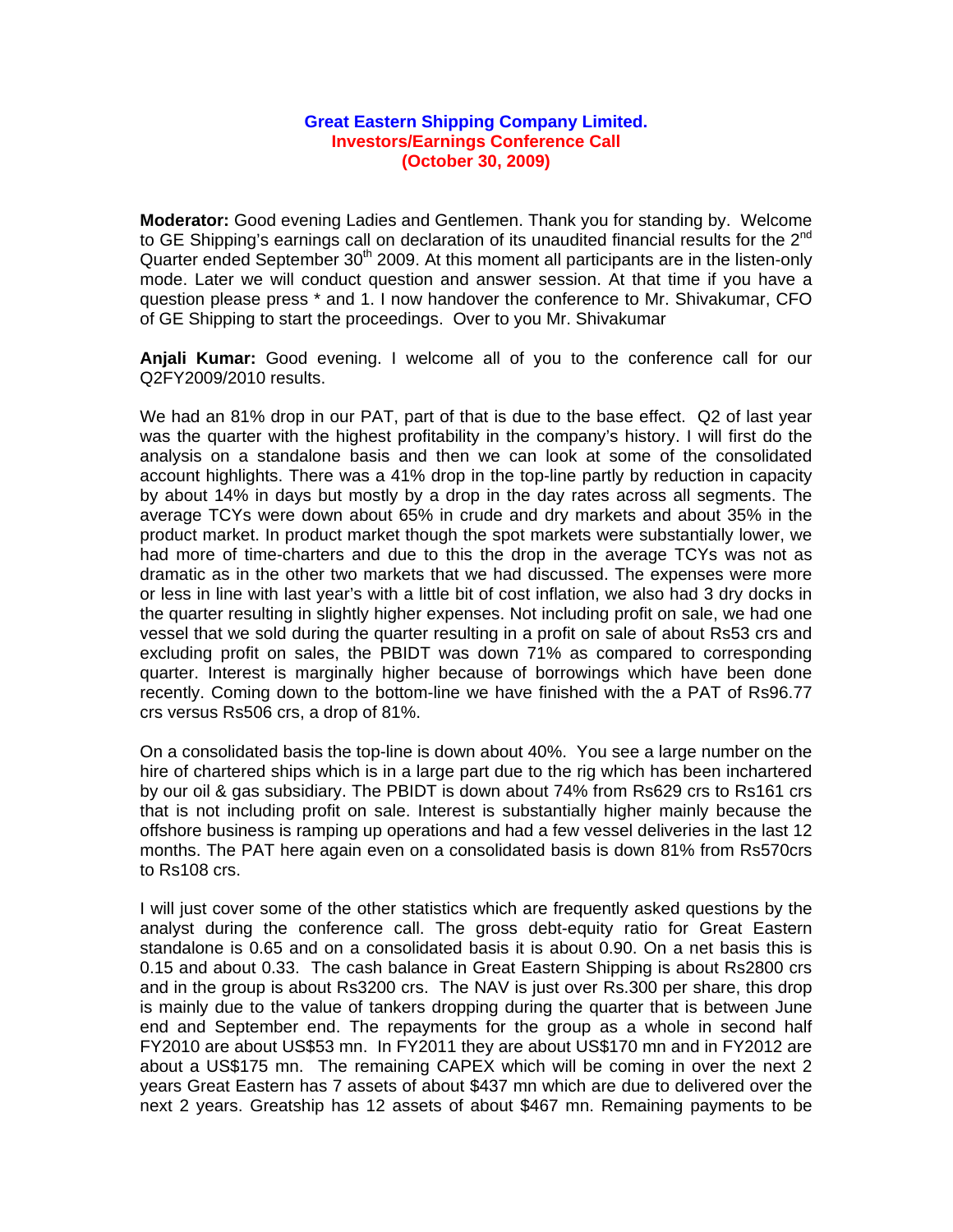made to yards are about \$650 mn. The rest of it has already been paid in the form of installments. The debt to be raised in the group as a whole is approximately \$400 mn. Now I would invite you to put up your questions. We have our Deputy Chairman and Managing Director Bharat Sheth and the team from Great Eastern Shipping, who will be happy to take questions from you.

**Moderator**: We have a first question Rajesh Ravi from PINC Research.

**Rajesh Ravi:** I feel numbers are slightly better as compared to what other companies have been posting, where at least your standalone business have shown profits even without considering the sale of ships. Would you just give your dry docking schedule for second half?

**Bharat Sheth:** We have 3 dry dockings due in Quarter 3 and 1 or 2 dry dockings in Quarter 4.

**Rajesh Ravi:** And how much would the costs be?

**Bharat Sheth:** We have budgeted approximately Rs25 in Quarter 3 and in Quarter 4 it could be somewhere between Rs 6 crs to Rs12 crs.

**Rajesh Ravi:** Could you just give us visibility on the offshore business. If we break it in EPS term what was the contribution to EPS from the offshore in first half and what is your guidance for second half?

**Bharat Sheth:** In the first half, the PAT was just about Rs48 crs from the offshore division. In the second 6 months it all depends on when the vessels will be delivered because some of the assets which are due for deliveries have yet not been fixed out on contract. The second rig that we are about to operate has arrived on the west coast of India this afternoon and we hope that we can put her to work within the next 5 to 7 days. That is being contracted for 5 years with ONGC so she should start contributing revenues from anytime between 5 and 7 days from today.

**Rajesh Ravi:** Okay. So no guidance on the offshore like what would be the average, approx contribution which you are seeing?

**Bharat Sheth:** No we do not give guidance on that.

**Rajesh Ravi:** What kind of TCYs are you expecting for the next 2 quarters?

**Bharat Sheth:** As the crude and the product are concerned I think it will be fairly similar to what we have seen in this last quarter. On the dry bulk, maybe there will be some marginal improvement.

**Rajesh Ravi:** How are the day rates in the offshore segment? Has there been softening or you think it is picking up post crude oil prices moving up?

**Bharat Sheth:** No what we are seeing is not necessarily a pickup in the day rates but slightly more inquiry coming from potential customers, but very marginal. And even in that segment of the business there are a lot of new vessels that are being delivered into the market. So overall I expect the sentiment will be fairly weakish.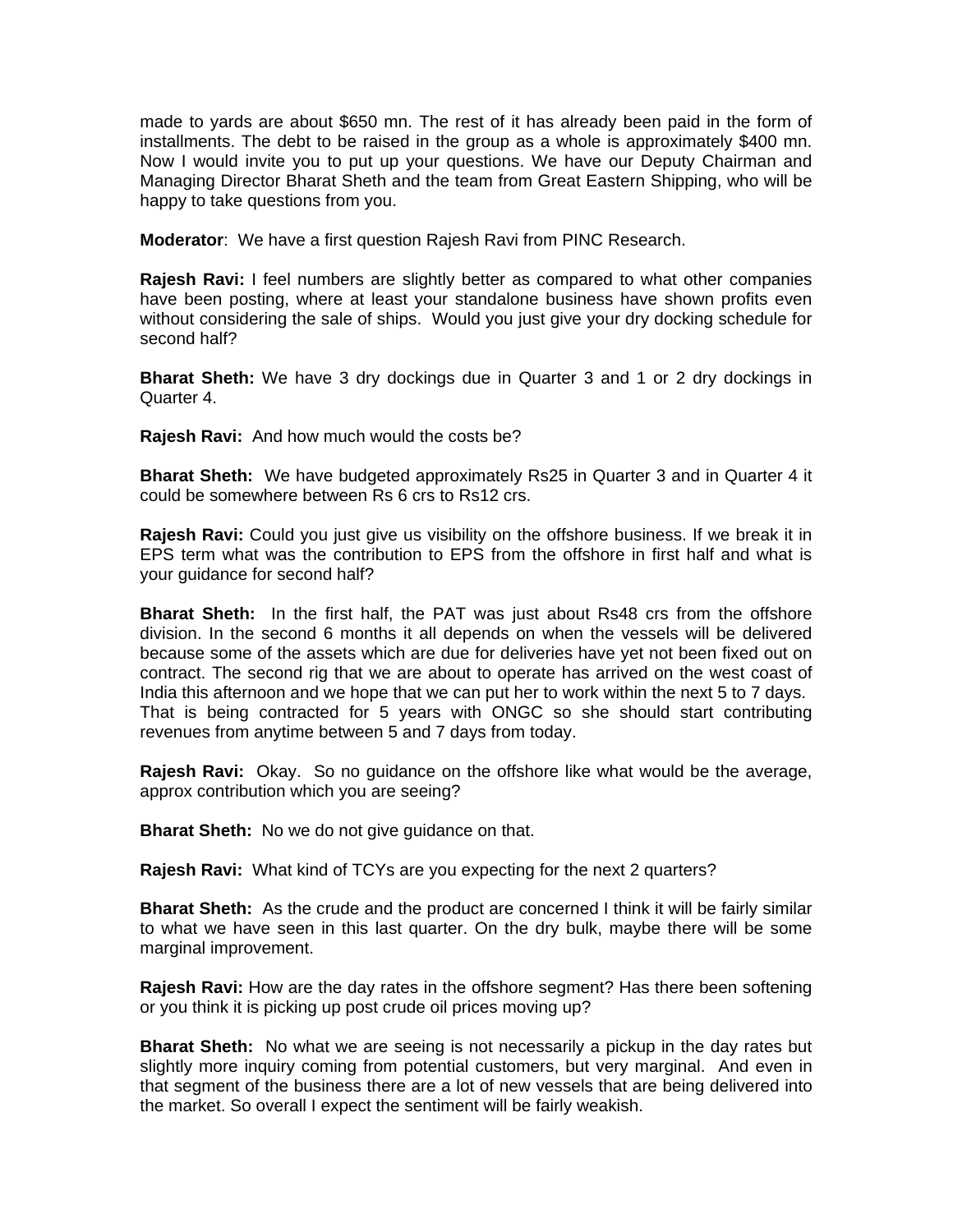**Rajesh Ravi:** When do you see any revival happening going forward?

**Bharat Sheth:** I think if oil prices were to sustain at these kind of numbers, we could see a pickup in activities sometime in 2010.

**Rajesh Ravi:** So in FY2011 we should be seeing day rates moving up from here?

**Bharat Sheth:** A lot depends on where oil prices stabilize, but gradually I think with some of the credit facilities easing, we may see a little more CAPEX in E&P activities. A lot of the smaller players in 2009 cut their expenses by 25% to 40%. In 2010 if oil prices stabilize at these numbers again due to the base effect, you might see an improvement in the absolute amounts of money that people are willing to spend on the E&P.

**Moderator:** We have a next question from Ms. Swati from Reuters.

**Swati Pandey:** I wanted to know in tanker segments whether the rates will remain weak in the October-December quarter.

**Bharat Sheth:** Yes, they will remain weak.

**Swati Pandey:** How many of your vessels in tanker segment on spot and how many are on contract?

**Bharat Sheth:** Currently we have got somewhere like 6 or 7 vessels on the spot market and some of these vessels have already been committed for businesses that were written maybe in September. We have seen a little improvement over the last 7 to 10 days and if this improvement sustains the benefit of this improvement will probably come in the Jan-March quarter.

**Swati Pandey:** Would you like to change your number of vessels that have been put on spot and on contract?

**Bharat Sheth:** We think just now to put vessels on contract would be committing the vessels to very low earnings for long periods of time so we do not believe it is advisable to do it today. If of course the sentiment improves then we may reconsider.

**Swati Pandey:** How many of them are coming for contract renewals in October-December quarter or in FY2011?

**Bharat Sheth:** FY2011 a number of them come up for renewals, in October to December there is nothing. So it will really have a minimal impact for FY2010, but if you see the coverage that we have got in FY2011 it is dropped from the current coverage which is running at 58% to 25%.

**Swati Pandey:** In terms of outlook in dry bulk and tanker segment how much percentage drop are you seeing?

**Bharat Sheth:** Well I think on tankers the average seems to be running at about 70% lower than last year. I am talking about the entire calendar year. And on dry bulk probably around 50% lower.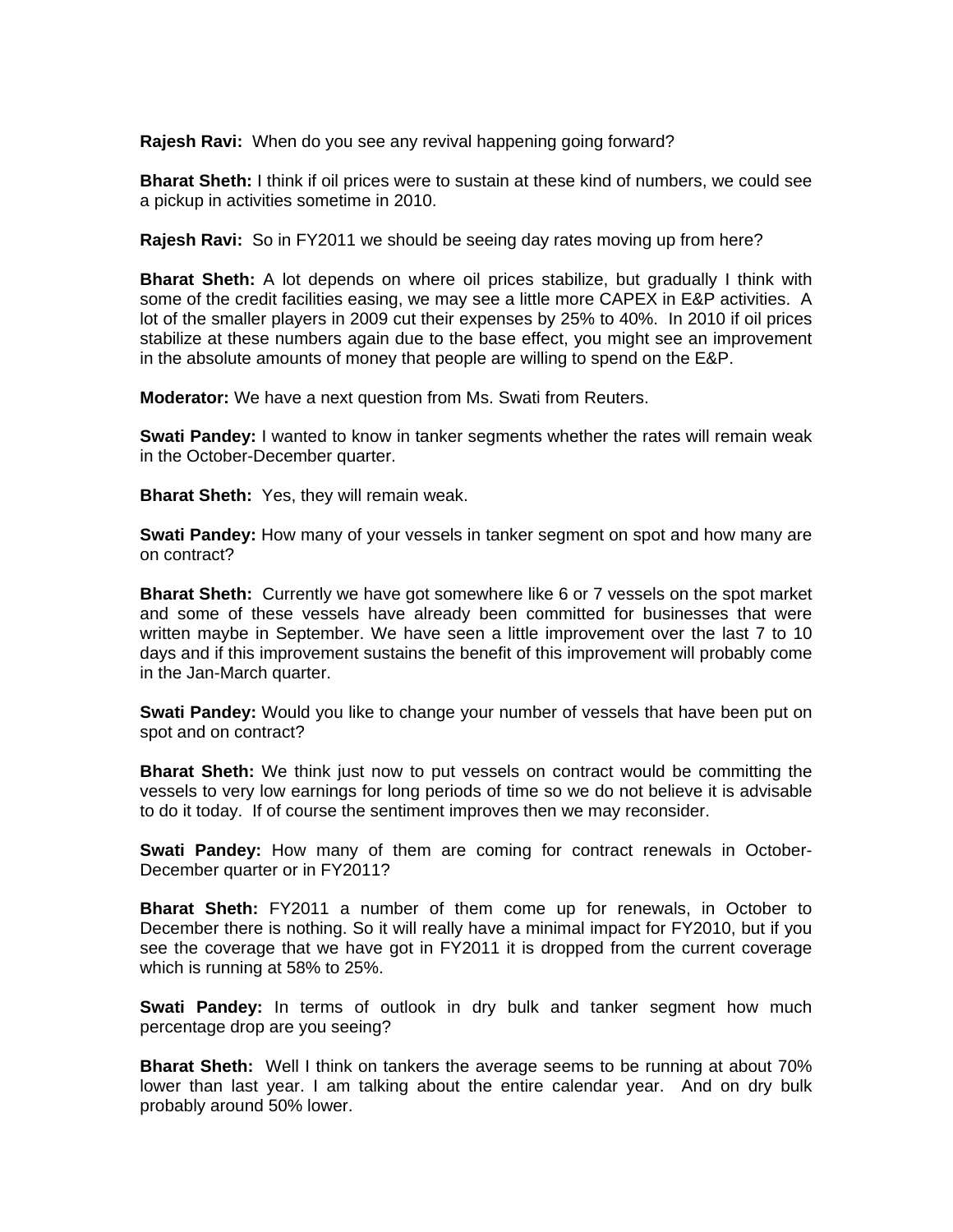**Swati Pandey: A**ny more vessels you are planning to sell in any of these segments?

**Bharat Sheth:** No we have contracted to sell one crude oil tanker which is for delivery in April 2010 so that will have impact in the next year's results. Other than that currently we have not got anything else committed.

**Swati Pandey:** Any purchases in secondhand market or new buildings?

**Bharat Sheth:** No, nothing other than what is already contracted.

**Moderator:** We have a next question from Hemant from Enam Securities.

**Hemant:** Can you give us some understanding on what is really happening on the supply front for tankers and dry bulks in the global markets. We have been hearing that there have been slippages at the yards and there have been massive deferments. So can you give us an idea as to what kind of a percentage growth is likely to come in?

**Bharat Sheth:** There are a lot of numbers floating around on slippages, but it is somewhere between 30% and 50% more on dry bulk and a little less on tankers. So if you factor in the slippages and if you take the January to date numbers and then you try and extrapolate something for September to December we believe that the fleet size depending on which particular asset category, you grow somewhere between 8% to 14%.

**Hemant:** This is the net addition of new buildings even after the slippages?

**Bharat Sheth:** Yes this is the net addition after the slippages

**Hemant:** So given the fact that global trade demand is still catching up, coming out of its negative territories that means that the so called upward pressure or the upward rise in the recent Baltic index that we have seen and how is that come about?

**Bharat Sheth:** What happens is as we have discussed this often in the past, is you need marginal improvement in cargos and in ships on availability of cargos versus availability of ships and sometimes you suddenly get customers coming in to cover host of cargos within in a very tight period of time. So that is what leads to sudden spikes. And that trend I think will continue over the month or years, that really does not change because it is an inherent part of the industry.

**Hemant:** Another thing I noticed was you mentioned that Rs.300 per share is the NAV and you said that the pressure is mainly on the tanker side, broadly given the fact that the quantum of supplies coming in. I am just a little bit surprised that the asset values have really not fallen further. Can you give us an understanding where this is heading?

**Bharat Sheth:** Well there are very few transactions that are really taking place on the tanker side, while there are many more transactions that are taking place on the bulk carrier side principally being driven by Chinese. We think that it is possible that tanker values could drop a little further. Again it depends on where the freight rates stabilize and whether there is an increase credit availability in 2010, but it is possible that tanker values could drop a little more and on dry bulk I would say that it is also of similar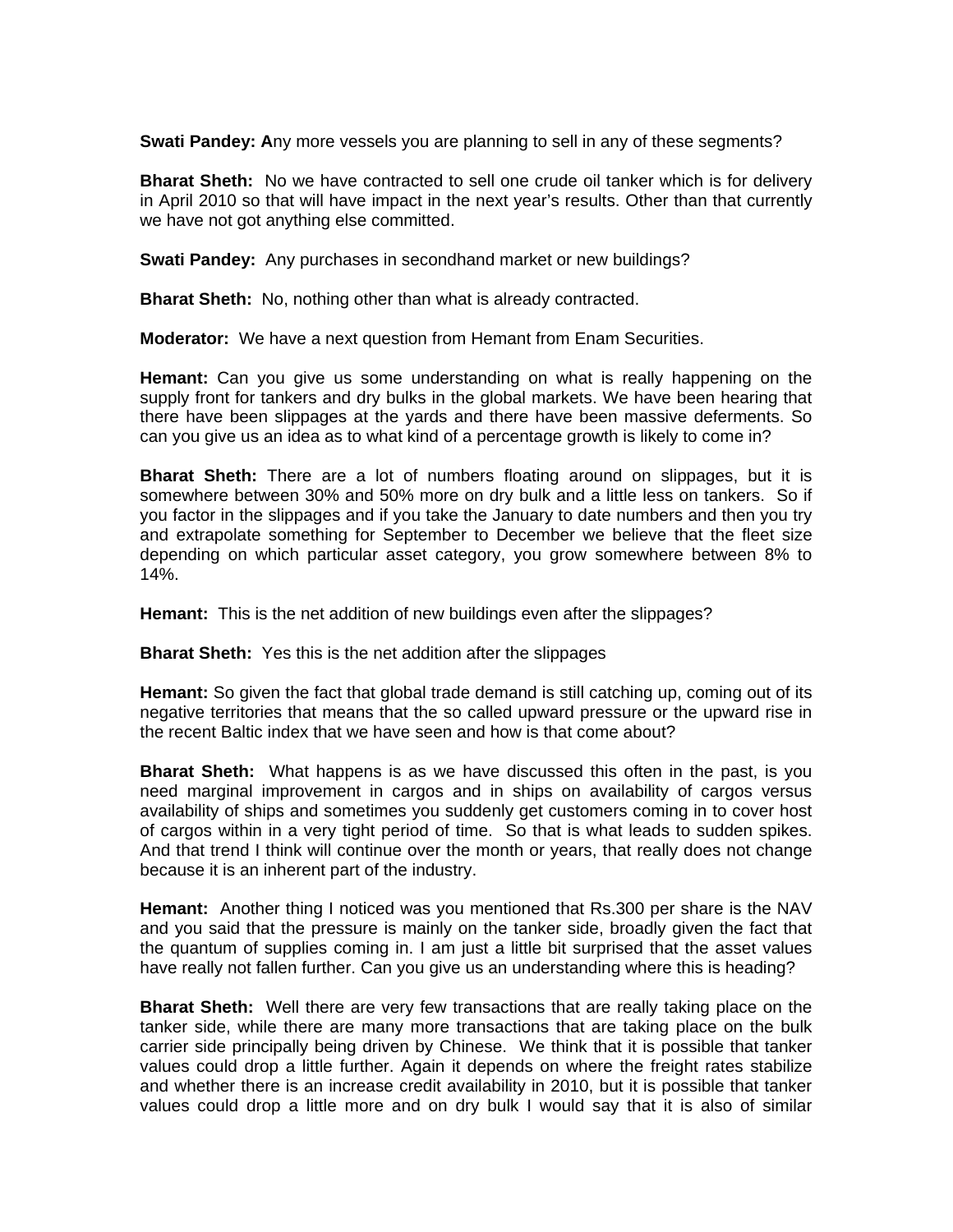conclusion that next year because of the lot of supply that is coming in, in spite of the slippages we could get downward collection in asset value. That is one of the reasons why we are currently holding onto cash.

**Hemant:** What are the lending rates at this moment and how much are bankers willing to fund?

**Bharat Sheth:** It depends on each individual company so I do not think there is common answer for all companies. I think a company like ours could probably fund at somewhere in the region of between libor plus 250bps and there are some companies depending on what there leverage is that might have to pay up to 500 to 600 bps over libor.

**Hemant:** On offshore can we have some details in terms of what is the level of operational cost per day basis?

**Bharat Sheth:** The OPEX on the small boats is in the region of \$3000 odd a day. On the rigs it will be around \$32000 to \$34000 per day.

**Hemant:** Are we depreciating these assets over a 20 year horizon?

**Bharat Sheth:** Boats are depreciating over 20 years and the rig over 30 years.

**Hemant:** What is the total debt on offshore side?

**G. Shivakumar:** The total debt is about Rs. 1880 crs.

**Moderator:** We have our next question from Vinita Jain from East Wind Capitals.

**Vinita Jain:** Greatship had initiated some talks with PE firms to sell around 25% of stake and to raise some money around Rs700 crs. What is the update on the same sir?

**Bharat Sheth:** No, for Greatship we are looking for various possibilities on how to raise capitals, but we have not really taken any call on the same at this point of time

**Vinita Jain:** How much capital are you planning to raise in Greatship?

**Bharat Sheth:** Again it is something that depends on what value we see, so at this moment it is too premature to discuss.

**Vinita Jain:** What is the overall CAPEX plan that you are planning for the next 2 to 3 years?

**Bharat Sheth:** On the group basis it is about \$904 mn.

**Moderator:** We have our next question from Mr. Bhavin from Enam Holding.

**Bhavin:** You said that the world fleet size is expected to increase between 8% to 14% in CY2009. What is your view on CY2010?

**Bharat Sheth:** I think in CY2010 also you will probably get a similar slippage as you are seeing in CY2009. Therefore in some categories you would get a little more in some a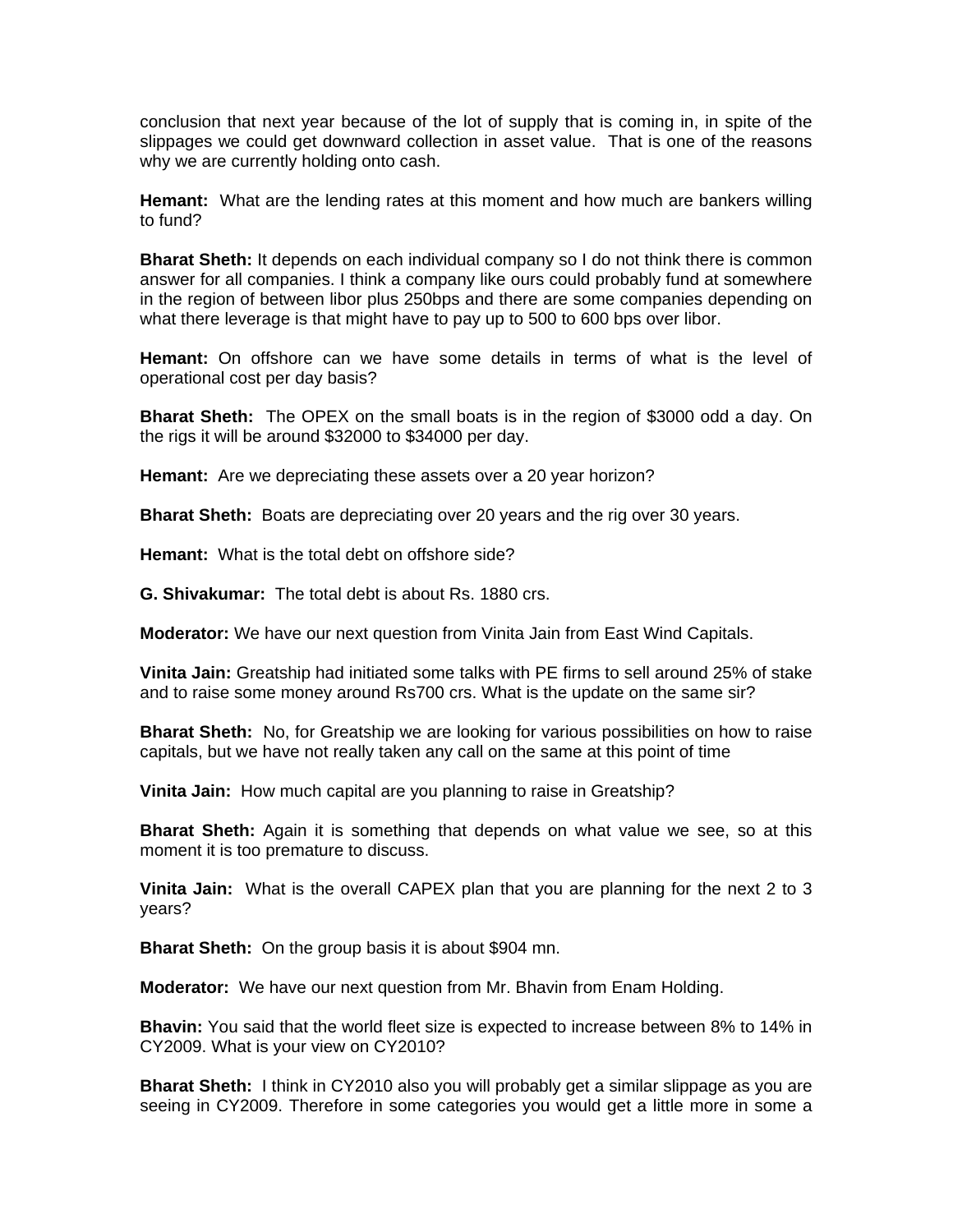little less. It will also be a function of how much of the current order book can physically be funded because on paper you will see a lot more supplies in CY2010 compared to CY2009 but some of it might not have access to capital. Now what that means whether the shipyard will, they will continue to build on proprietary account or they will just abandon the project, etc., I do not know, but and so all-in-all the growth I suspect will be at least as much as CY2009 if not a little more. On the tanker side there is a joker in the pack which is that as you know in 2010 there is a lot of mandatory scrapping to take place for the single-hull. Now we have not seen a lot of crapping so far in 2009 and that could accelerate in 2010. And if the scrapping genuinely accelerates in 2010 then the tanker supply could be a little muted.

**Bhavin:** According to you how much this mandatory scrapping can happen in single-hull as a percentage of overall fleet?

**Bharat Sheth:** About 15 % odd.

**Bhavin:** So if at all it happens on a full blow then the incremental supply will be much less in CY2010?

**Bharat Sheth:** On certain categories of the large tankers the phase-out is almost 17%. In some categories it is 10% to 12%. So if all of that genuinely get crashed during CY2010 that will subdue the next fleet growth.

**Bhavin:** You mentioned that the asset prices are on a correction mode and tankers can correct a little bit more. What will be the management view if at all there is a further correction, to built more on tankers or if you want to hedge your position and balance it by more of a dry bulk?

**Bharat Sheth:** I think on the margin is difficult to say how it will pan out over the next 5 years, but today if you see it is very much skewed in favor of tankers. And I think what we will do going forward is to try and have a better balance. So it could be 65-35, 60-40 or even 50-50 who knows.

**Moderator:** We have our next question from Mr. Raj Gandhi from Principal Mutual Fund.

**Raj:** Do tanker rates correlate more with refining margin of crude because as I was wondering for refiner who is purchasing crude for again selling the end product, is the refining margin is \$4 and there is limit to what thet can pay to you as a tanker company?

**Bharat Sheth:** Well I do not think the freight is not necessarily directly derived from his GRM, but clearly what happens is when GRMs are running as low as they are currently it means globally many refineries are running at a lower utilization rate. And therefore there is less crude that they require to process. So not only does it effect the clean product market, but it also tends to effect the dirty product market because it just means that less crude and therefore you have either inventory build up or you have the commodity being stored on vessels in order to play the contango.

**Raj:** Lets say, at the time of repricing the time charter rates are still low, would you like to just keep them on spot and wait for revival or then you will like to lock them at around January/March levels?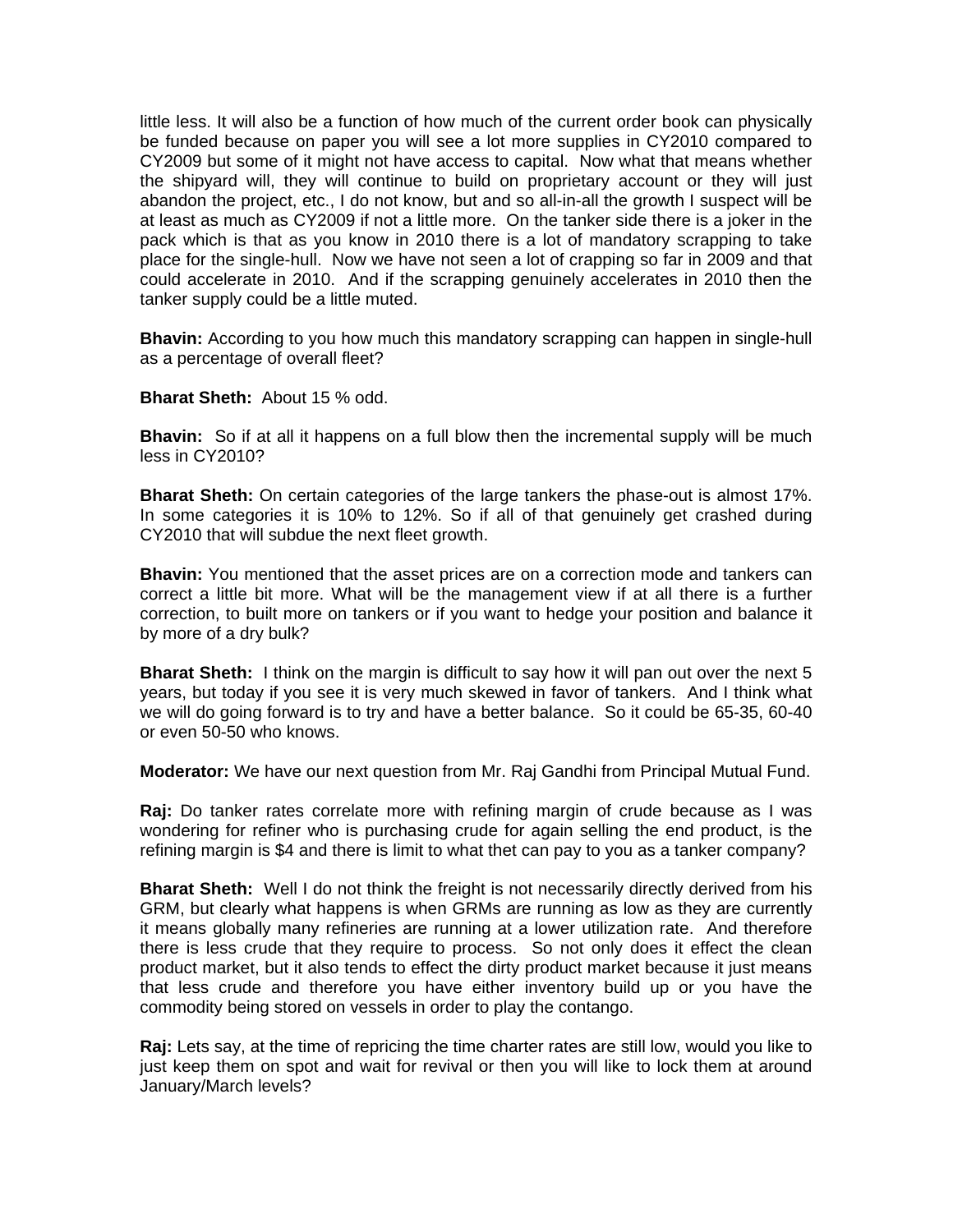**Bharat Sheth:** I think what we will do is some vessels we will lock up, and some we will just keep running them spot because I think what we also need to and one of the lessons that one has learnt in this market is that sometimes you may fix out for 2 years and 3 years and 5 years and then you find that counterparty is not always ready to honor those commitments. So on a piece of paper you have cover and you believe you have the cash flow guaranteed to you and then it is no longer guaranteed.

**Raj:** So this time I guess you will have a coverage which is lower than what you been keeping it historically?

**Bharat Sheth:** It is possible but it just depends on how we can re-price the asset.

**Moderator:** We have our next question from Amrit from Economic Times.

**Mr. Amrit:** Can you give a breakup in terms of your spot earnings how much was spot and how much is from long-term in this September versus previous September.

**Bharat Sheth:** Last year, for July/September 2008, 58% of the total days were spot. And for July/September 2009 the equivalent number was 48%.

**Mr. Amrit:** I am just trying to understand at a theoretical level is it possible to use more of your own vessels than inchartered ones to help in the margins given that the freight rates are so low?

**Bharat Sheth:** No, the cost even for us if we in-charter any incremental tonnage will come down because it has to be inline with the market. What you are seeing on the paper from where you are probably coming to this conclusions is what is now reflected is the rig which we had not reflected in Quarter 2 of last year which is now reflecting in this quarter.

**Mr. Amrit:** Okay, when was that taken sir?

**Bharat Sheth:** March of 2009.

**Mr. Amrit:** So that will be reflected in the cost of hired in vessels.

**Bharat Sheth:** Yes that is right.

**Mr. Amrit:** Typically in winter season you do see pickup in oil products. Has that demand not picked up this year?

**Bharat Sheth:** We had seen a little pickup in the crude oil demand, now sometimes these things work with a lag.

**Moderator:** We have our next question from Ashwini Desai from Bajaj Allianz.

**Ashwini:** I just wanted to know how have deliveries picked up in 2Q compare to 1Q, the global deliveries?

**Bharat Sheth:** The global deliveries have been a little higher in Q2 compared to Q1.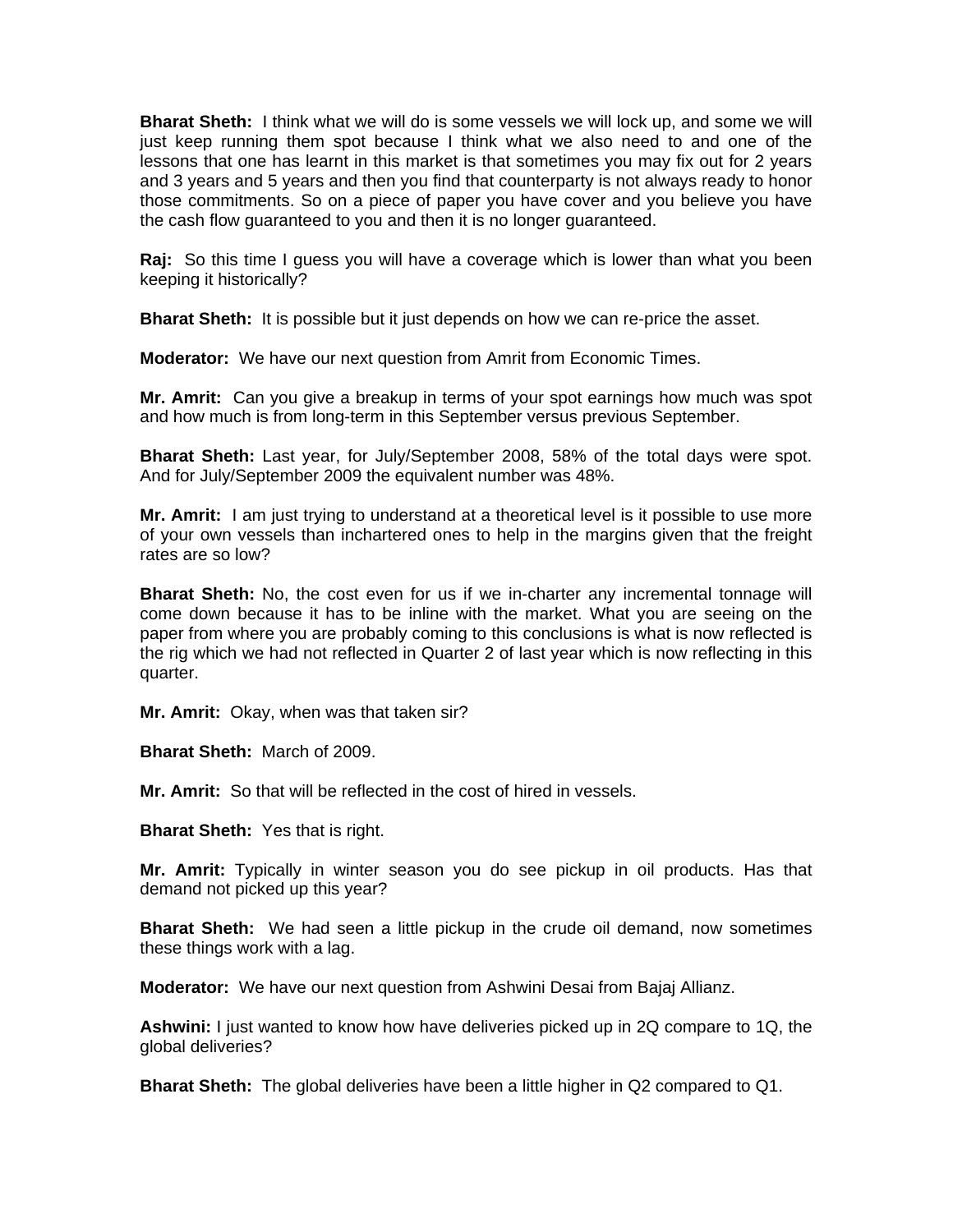**Ashwini:** I was seeing like China has a nominal imports of iron ore in September , is this because the deliveries have been higher in September month?

**Bharat Sheth:** You cannot go month on month because there are all these time lags. What you are seeing a delivery is into the port which means then you have to go back 45 to 50 days to see when the cargos were loading. I think so there are timing mismatches between supply of vessels. You know the loading dates, the discharging dates. etc. but yes we have seen in the last 10 days a 15% to 20% improvement on the large dry bulk vessels.

**Ashwini:** Would this be because maybe some ships were idling so they are back into market or ships which are lined up in queue, at the Chinese ports those were freed up or the new vessels themselves are coming in the market?

**Bharat Sheth:** No, I think it is really the new vessels because on the dry bulk side since about February-March of 2009 everybody has been earning well over operating cost. So there is no need to lay-up the tonnage. The last time we saw any meaningful lay-up was during the peak of the crisis ie.November 2008 to February 2009. And the congestion has broadly been the same so it is not really release of so many ships due to a significant easing in congestion. That is being mainly due the net supply of tonnage coming in from the shipyard.

**Ashwini:** I needed the gross block, gross debt , cash and what is the investment in GIL?

**Bharat Sheth:** As far as the debt is concerned the gross debts between the shipping as well as the offshore runs at about Rs5300 crs. The group cash is Rs3200 crs. The investment in offshore is about Rs1100 crs. The net block is Rs5700crs between both the companies.

**Ashwini:** This block would be including the new rig?

**Bharat Sheth:** No, the new rig came in only in the month of October so this is the block as of 30<sup>th</sup> September.

**Ashwini:** How much did you spend for the new rig?

**Bharat Sheth:** The delivered cost of the rig is just a little over \$200 mn.

**Moderator:** We have our next question from Mr. Sachin from Lucky Securities.

**Sachin:** In the last quarter conference call you had mention that there are signs that the governments were looking at some sort of deals of pumping a lot of money to support the shipyards. Any updates on that?

**Bharat Sheth:** What we are hearing is there is support being given by the Korean government as well as the Chinese government.

**Sachin:** Okay. Assuming that this were to happen for the next 3 to 4 quarters would the delivery be much more than what you had mention in the previous queries?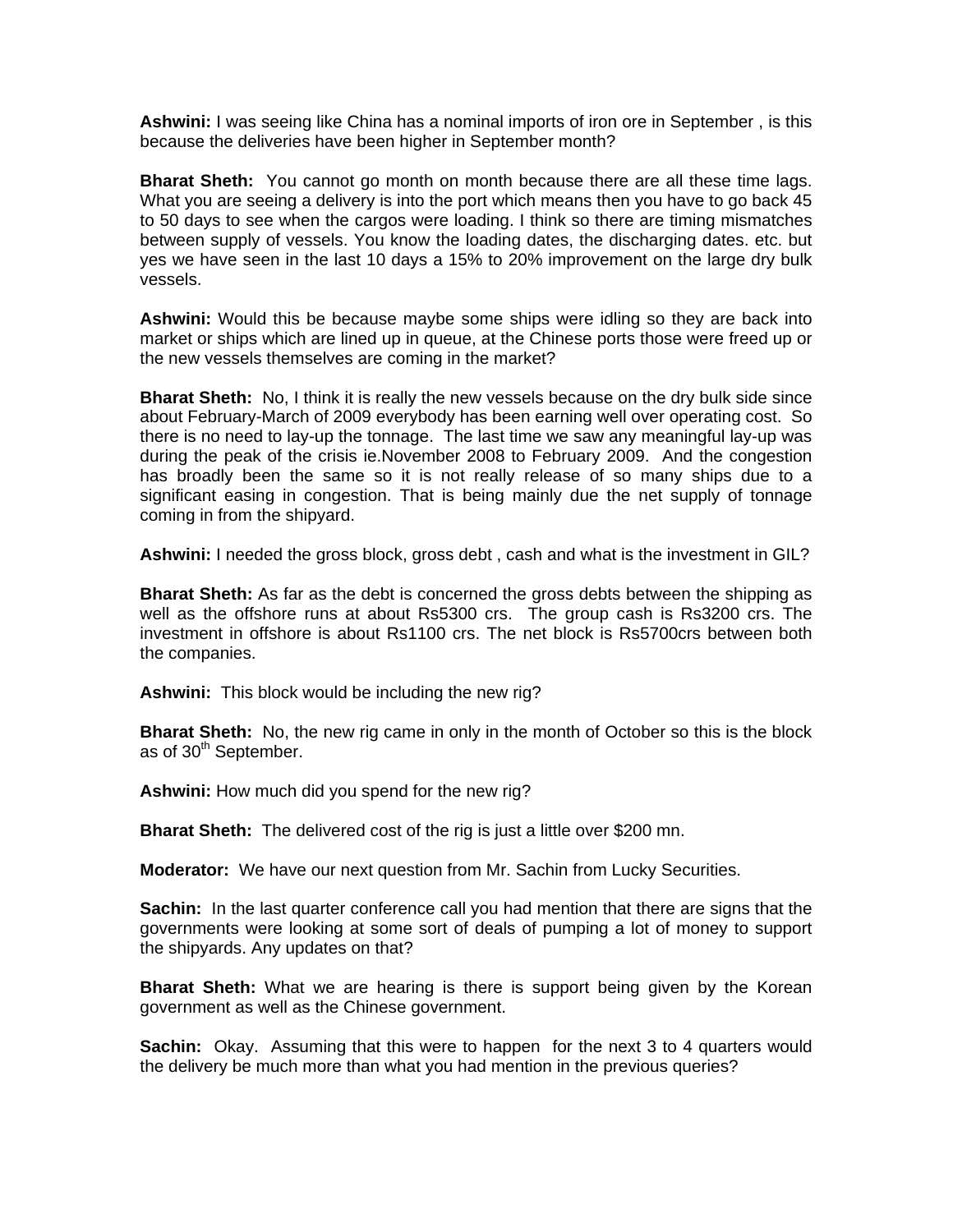**Bharat Sheth:** No, because you know it is impossible to talk on the slippages, so we have not assumed in what we are telling you what we think can happen in Cal-10. We are just assuming that there is natural rollover of slippages because what happens is once you know slippages take place you cannot go and produce 10 ships in a month.

**Sachin:** Could you let us know the average utilization rate for September quarter in GIL?

**Bharat Sheth:** For vessels it is somewhere between 80% and 85% and as far as the drilling business is concerned it is 100% utilization.

**Sachin:** How is the subsidiary funded in terms of the cash that is available with them and the internal accruals that they will generate, would it be sufficient to make the equity commitment for this pending CAPEX as well as the debt repayment if they may have to do or would they require some more additional support either from GE Shipping the parent or you may have to look for some sort of a dilution in Greatship India?

**Bharat Sheth:** No, based on our internal projections and looking at whatever rates they are earning, Greatship and their own subsidiaries will have adequate resource to meet the capital funding requires.

**Sachin:** Is it that some of the asset classes on the spot market were not able to recover either the cash cost or the operating cost for such a scenario that we experienced in Q2?

**Bharat Sheth:** On some of the voyages what you say is correct but if you then take an average, we were earning above all the costs

**Moderator:** We have our next question from Mr. Anirban from Dow Jones.

**Mr. Anirban:** You had mention fund raising plans for Greatship India. What happened to that. Would you be able to quantify how much funds are you raising in the next one year or two years for your subsidiary?

**Bharat Sheth:** We have not really taken a decision, I had just answer one of the earlier gentlemen who asked whether Greatship India has got adequate equity returns phase to fund this committed CAPEX. And the answer to that is yes it does. We will earn. We are in the process of looking at various fund raising exercises for Greatship but we have not really taken a decision on what is the most efficient way to raise these resources.

**Mr. Anirban:** You plan to sell one ship which is supposed to be delivered to you in April 2010? how much revenues do you did you expect to extract out of that?

**Bharat Sheth:** We are bound under a confidentiality agreement in the sale contract. We have not given out that number.

**Moderator:** We have our next question from Mr. Parag Gupta from Morgan Stanley.

**Parag Gupta:** Firstly could you tell me based on the current asset values do you believe you need to create an additional provision of foreign payment on any of your assets?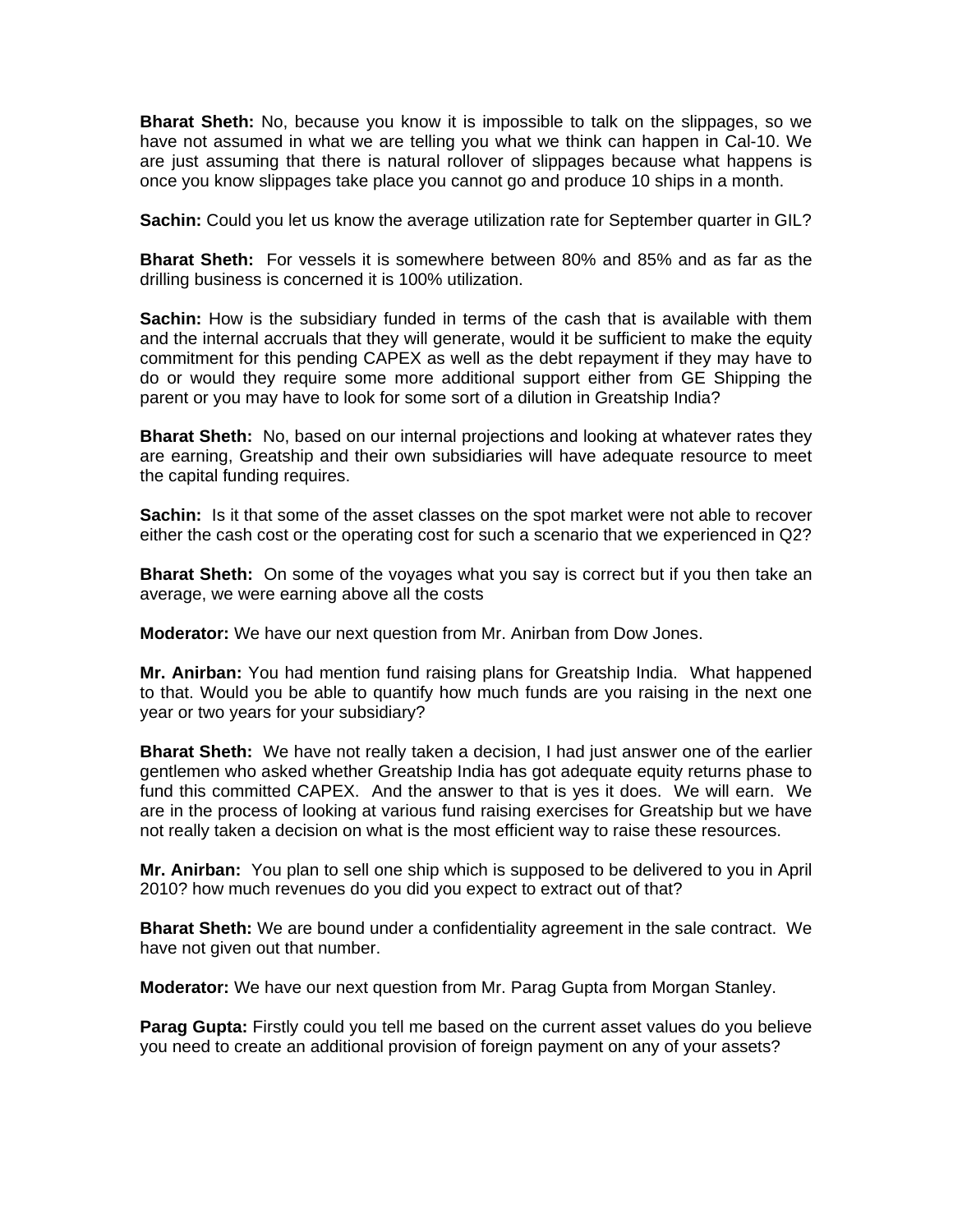**Bharat Sheth:** It is a check that we will do at the end of the year. And at the moment we do not think that it maybe necessary but it depends on what the earnings are then. So we will test in the January-March quarter.

**Parag Gupta:** Sure and if you believe that asset prices could rebound from here, do you think it is going to be a process that could happen within a year or its going to take much longer given where the markets are?

**Bharat Sheth:** If you see dry bulk values went up from their lows of February/March and then they have come of for about 5% in spite of reasonably healthy earnings currently. On the tankers we have seen a correction and it is our belief that the correction that we see has probably not enough. We could see a little more correction sometimes over calendar 2010.

**Parag Gupta:** Are there any expenses that you might book because of forfeiture of advances in the Kamsarmax cancellation?

**Bharat Sheth:** We cannot comment on it because of confidentiality agreements with the yards. I mean there is nothing left to be done. The deal is over. There is nothing else that now needs to be debited to our profit and loss.

**Parag Gupta:** Out of your total tanker fleet how many of these vessels would be singlehull tankers?

**Bharat Sheth:** We have about 88% on deadweight terms is double-hull.

**Moderator:** We have our next question from Pinaki from Trade Winds.

**Pinaki:** At the end of the last quarter results you mentioned that you would certainly be looking to share to cut down two more orders. Are you still looking to go ahead with that or you are planning to stay with the same orders?

**Bharat Sheth:** No, what we said was that we were in the process of canceling just one bulker at that time which as I was just telling one of the earlier gentlemen we have done so currently we are not in negotiation with any shipyards to downsize any further.

**Mr. Pinaki:** In context of the scrapping of single-hulls as you mentioned with the earlier participant that you will probably be looking to scrap your tankers. So will that be an opportunity for adding or representing it with another modern double-hull tanker from second hand market.

**Bharat Sheth:** No currently we do not have any plans to acquire because we already have a committed expansion.

**Moderator:** We have our next question from Mr. Saket from Newswire 18.

**Mr. Saket:** You have recently raised some Indian rupee money?

**Bharat Sheth:** We have raised close to Rs 700 odd crs.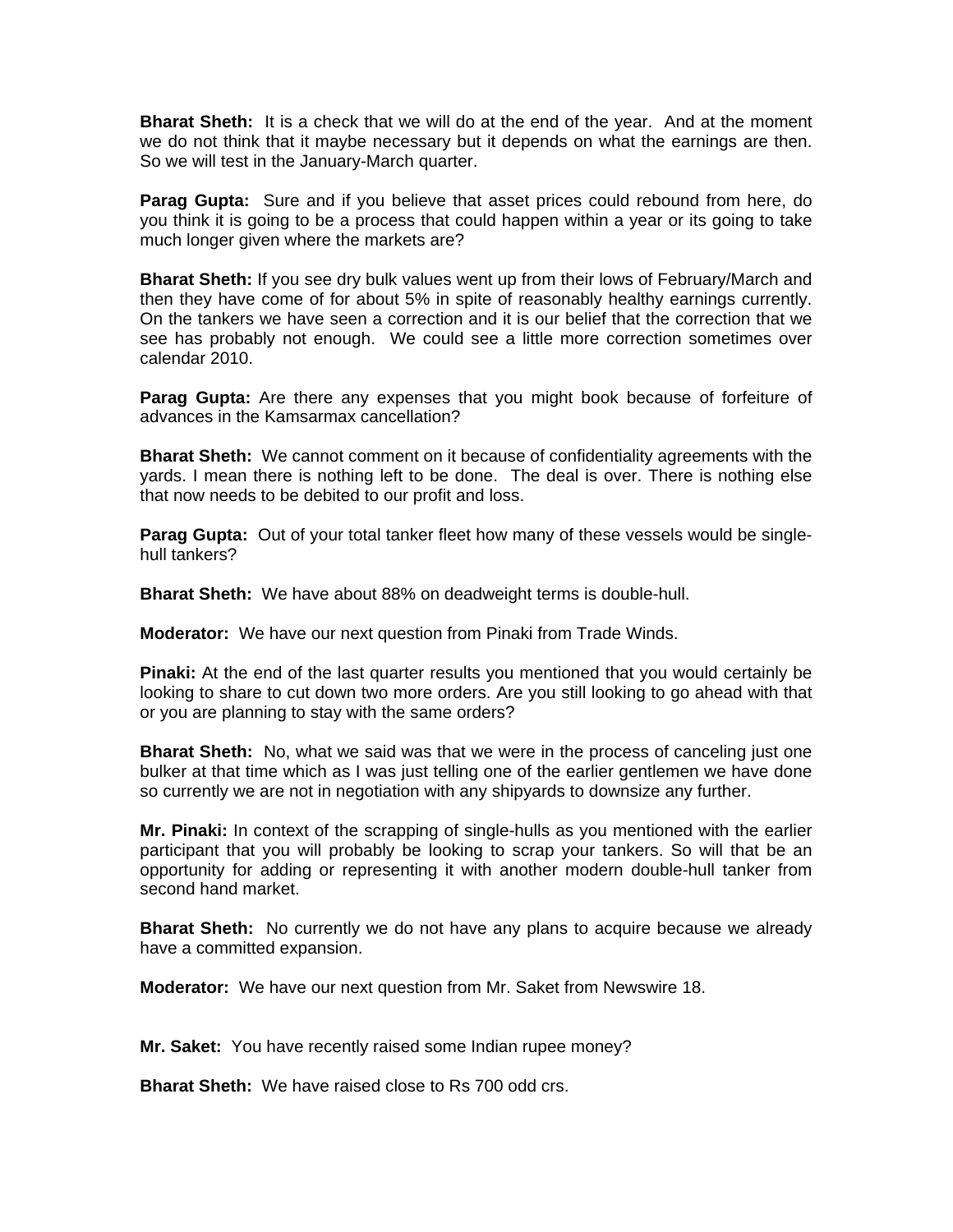**Mr. Saket:** Why Indian rupee loan, is it because finances are not available in the international market?

**Bharat Sheth: T**his is basically for us to diversify the way in which we raised capital, so we have gone to international banks to fund a specific ship acquisitions and clearly that source of capital is under pressure so we felt that it is part of the process that we might as well try and access another form of capital and we were then successfully able to trap this particular market.

**Mr. Saket:** The cost of these funds turns to be significantly higher than what you have been raising earlier right?

**Bharat Sheth:** I would not say significantly higher but in today's context I would say that it is probably broadly inline with what one could do elsewhere.

**Moderator:** We have a next question from Mr. Rajesh Ravi from PINC Research.

**Rajesh Ravi:** Wanted to understand that your jack-up rig OPEX level is coming at around \$32000 per day and if it is being contracted at \$140000 to \$150000 so that is all the OPEX that you are having?

**Bharat Sheth:** Yes and on that you have to add the interest and the depreciation charges.

**Rajesh Ravi:** What kind of EBIDTA margins do we get on offshore vessels?

**Bharat Sheth:** Well it depends what the earnings are. But it is somewhere between 60% to 70%.

**Moderator:** We have a next question from Mr. Paresh from Birla Sun Life.

**Paresh:** Has the NAV come down mainly because of increase in debt?

**Bharat Sheth:** No mainly because of a drop in value on tankers.

**Paresh:** You said that 15% of the fleet which is single hull which can go out can get some levy?

**Bharat Sheth:** Well there are little provisions within the guidelines that could permit domestic trading on some of the vessels, but clearly we think that eventually there is no way to hide for the single hulled vessels because when overall the freight markets are low for the double hulled themselves the single hulled are going to find it increasingly difficult to find a home for any kind of meaningful trades. And logic tells us that these vessels should in some form either get scrapped or get converted into some other asset class. We saw some crude oil tankers getting converted to dry bulk vessels, we saw some crude oil tankers being converted to FPSO project so eventually they will move out of the trade. I think that writing is on the wall. And what I meant was it is impossible to time whether it will all happen, these things can happen, spread over 6 months, 12 months, 18 months.

**Paresh:** But is an extension of 2010 date possible?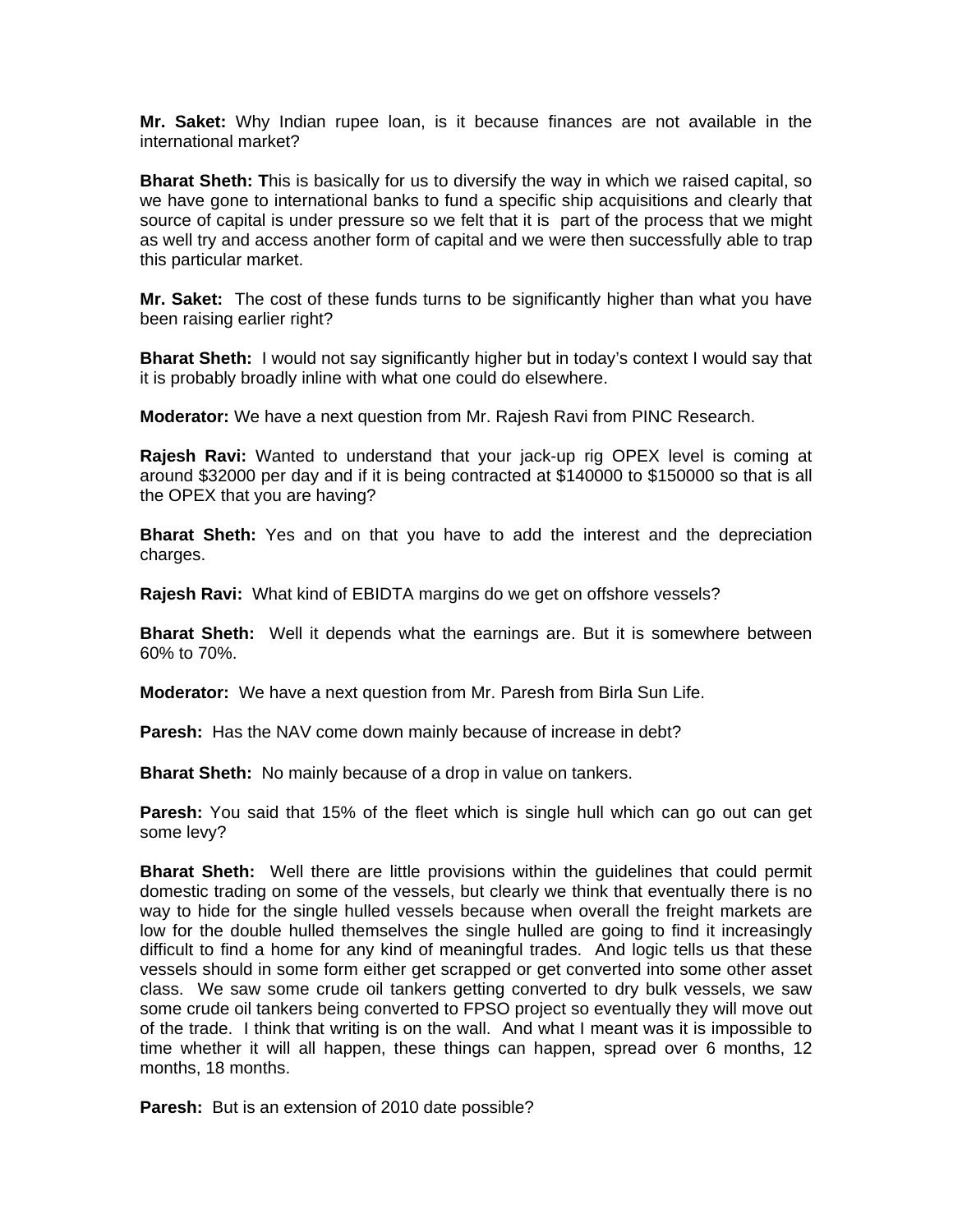**Bharat Sheth:** Yes.

**Paresh:** That is also possible.

**Bharat Sheth:** It is not easy because it is limited to certain jurisdiction. So for example if Government of India were to decide that they want to continue trading single hulled ships and receive them at Indian ports that could be done but then you are also depending on the load port.

**Paresh:** One more question on the availability of credit, now has the situation improved or still the situation is pretty bad?

**Bharat Sheth:** I would say that it has probably improved for companies with low debt to equity ratio and with not significant commitments going forward but it is really not improved very much for those who are already on a high leverage curve.

**Moderator:** We have a next question from Mr. Anirban from Dow Jones.

**Mr. Anirban:** Wanted to know the division between the percentage of revenue, that the shipping segment would contribute and as compared to the offshore segment?

**Bharat Sheth:** It is difficult to give a exact percentage and the reason I say that is because we have so many vessels on the spot market. So it becomes almost impossible to provide that number, because you have seen that the volatility of those vessels which are trading in the spot market are very significant.

**Mr. Anirban:** And now that you have got your second oil rig in October do you expect higher revenues from your offshore business?

**Bharat Sheth:** That is correct.

**Moderator:** We have our next question from Mr. Bhavin from B&K Securities.

**Mr. Bhavin: W**ould you be in position to share the operating days in the quarter in the offshore company in terms of boat and rig?

**Bharat Sheth:** It is 2400 days.

**Mr. Bhavin: T**he interest cost for the bonds must have been swapped. So what is the final rate.

**Bharat Sheth:** We booked it on 6%.

**Mr. Bhavin:** A lot of the incremental capacity had come in product tankers, just wanted to check the scene on that side?

**Bharat Sheth:** Clearly the GRMs are under pressure worldwide and consequently we find many refineries are not operating anywhere close to 95% to 100%, we find many refineries are operating in the lower 80s. And as a consequence of that clearly there is a lower growth in the anticipated volume of product trade at the same time the supply of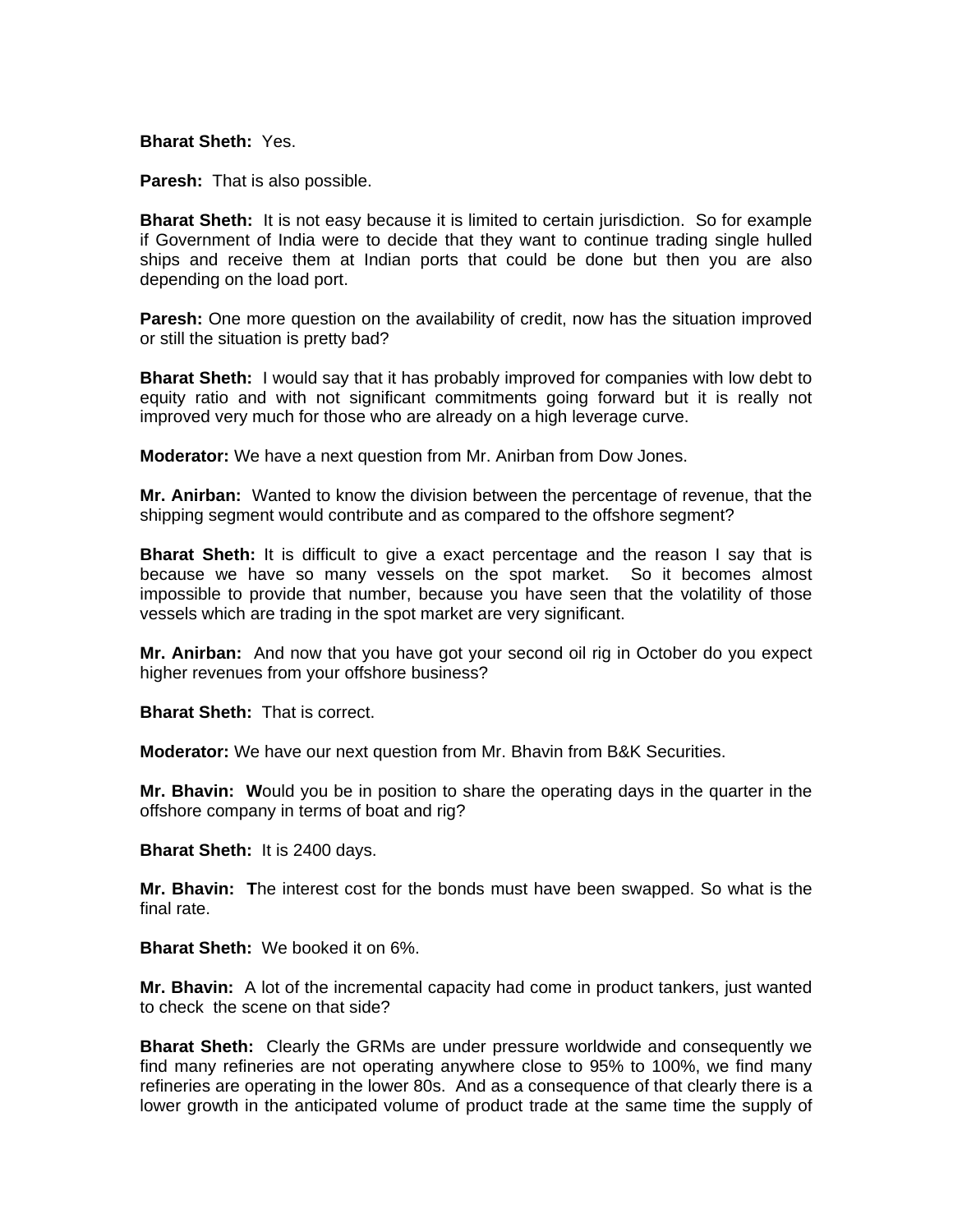the product tankers has been quite strong it is running at close to 14%, but we saw a last year the product tanker also grew at 14% but in spite of that because demand was so strong in the previous fiscal year that the product tankers had a very strong year. This time unfortunately what has happened is the trade has not grown but the supply continues to grow at 14%.

**Moderator:** We have our next question from Mr. Chetan Kapoor from B&K Securities.

**Chetan:** What is your outlook on the offshore segment and is there any expectation of overcapacity coming in that segment also?

**Bharat Sheth:** In certain asset classes yes there is overcapacity in that sector as well. What we believe is that if oil prices remain at these numbers over the foreseeable future then we could see many of the marginal E&P players who had undertaken significant cut downs in their CAPEX to come back to the marketplace enhance their CAPEX spending for 2010 onwards. And if that scenario pans out than we could seen an improvement in average earnings going forward, but there is a lot of supply that has to come into the marketplace some of it is coming in from Chinese shipyard and just like what we discussed on bulk carriers and tankers, there is a possibility that many of these assets will now get built, primarily due to access to funding. So we could again see a lot of cancellations even in the offshore sector.

**Moderator**: We have a next question from Sachin Kasera from Lucky Securities.

**Sachin:** You mentioned that for the current CAPEX the internal accruals and the equity currently should be sufficient, you also mentioned that we have started looking at option available in the market. So does it mean that we are looking at opportunities beyond what is currently committed for the offshore business.

**Bharat Sheth**: I think we would also look at the possibility of growing inorganically because what has happened now the backwardation is no longer relevant today as compared to what it was last year or the year before that. So in fact today vessels that are in the water are probably cheaper than new building which is a big reversal in the scenario compared to what we had seen when the markets were very strong. So in all probability even if we were to expand it is most unlikely to be by building, we would probably go for something in the water.

**Moderator**: We have a next question from Mr. Chirag from HDFC Mutual Fund.

**Mr. Chirag:** Actually I had three questions, my first was on the addition that you mentioned to fleet size of 8% to 14% is that after accounting for slippage or before?

**Bharat Sheth**: No that is after accounting for the slippage. It is based on actual data from Jan to October.

**Mr. Chirag**: I am talking about the addition that you are expecting for FY2010?

**Bharat Sheth**: Yes so what we said was that basically Jan to October basis empirical data and then if you just extrapolate and equivalent slippage because then it is just like an assembly line so logically the slippage of 2009 does not mean all of 2010 will deliver